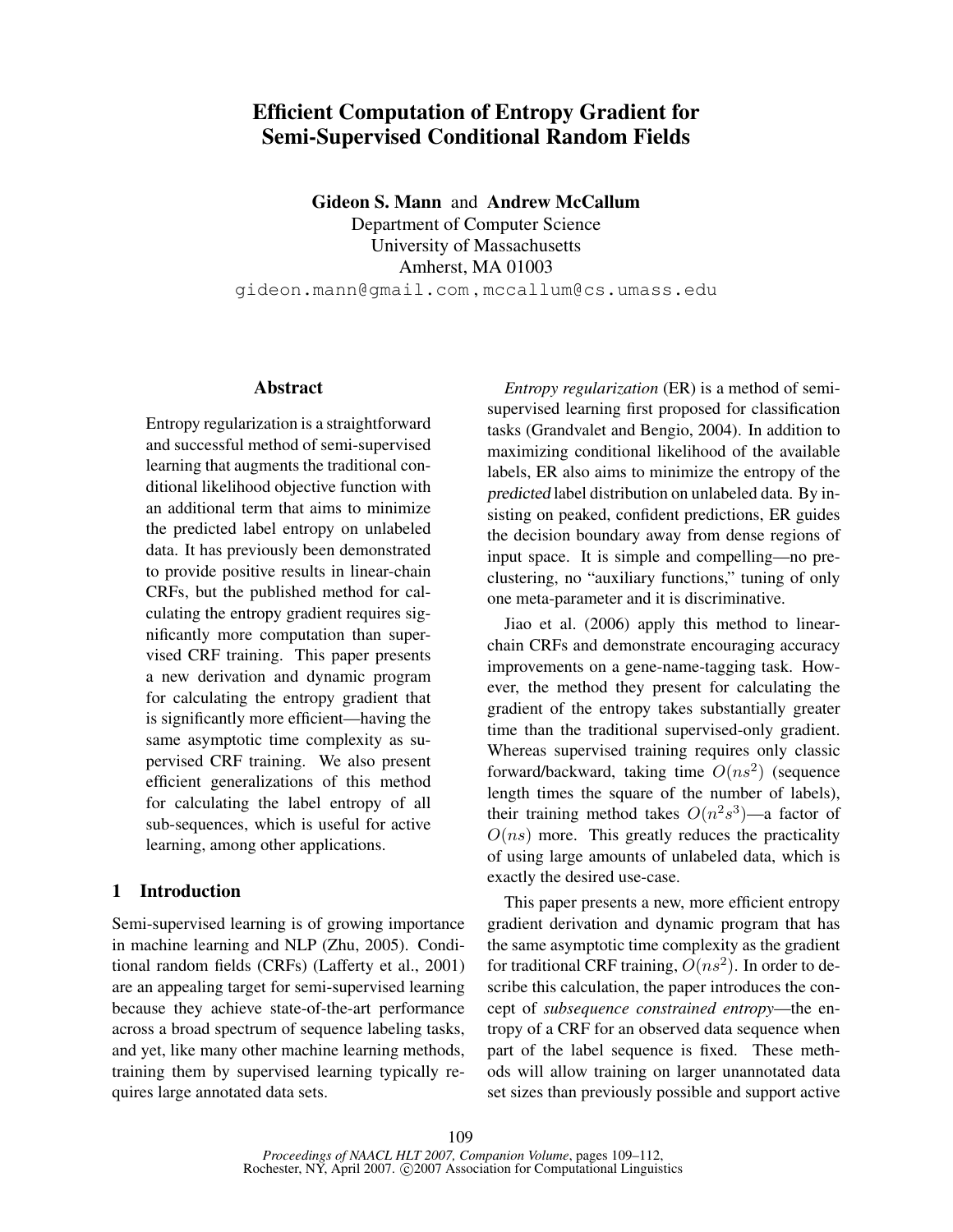learning.

# 2 Semi-Supervised CRF Training

Lafferty et al. (2001) present linear-chain CRFs, a discriminative probabilistic model over observation sequences x and label sequences  $Y = \langle Y_1..Y_n \rangle$ , where  $|x| = |Y| = n$ , and each label  $Y_i$  has s different possible discrete values. For a linear-chain CRF of Markov order one:

$$
p_{\theta}(Y|x) = \frac{1}{Z(x)} \exp\left(\sum_{k} \theta_{k} F_{k}(x, Y)\right),
$$

where  $F_k(x, Y)$  =  ${}_{i} f_{k}(x, Y_{i}, Y_{i+1}, i),$ and the partition function  $Z(x)$  =  $\sum_{Y} \exp(\sum_{k} \theta_{k} F_{k}(x, Y)).$  Given training data  $D = \langle d_1..d_n \rangle$ , the model is trained by maximizing the log-likelihood of the data  $L(\theta; D) = \sum_d \log p_{\theta}(Y^{(d)} | x^{(d)})$  by gradient methods (e.g. Limited Memory BFGS), where the gradient of the likelihood is:

$$
\frac{\partial}{\partial \theta_k} L(\theta; D) = \sum_d F_k(x^{(d)}, Y^{(d)}) - \sum_d \sum_Y p_\theta(Y | x^{(d)}) F_k(x^{(d)}, Y).
$$

The second term (the expected counts of the features given the model) can be computed in a tractable amount of time, since according to the Markov assumption, the feature expectations can be rewritten:

$$
\sum_{Y} p_{\theta}(Y|x) F_k(x, Y) =
$$
  

$$
\sum_{i} \sum_{Y_i, Y_{i+1}} p_{\theta}(Y_i, Y_{i+1}|x) f_k(x, Y_i, Y_{i+1}).
$$

A dynamic program (the forward/backward algorithm) then computes in time  $O(n<sup>2</sup>)$  all the needed probabilities  $p_{\theta}(Y_i, Y_{i+1})$ , where *n* is the sequence length, and s is the number of labels.

For semi-supervised training by *entropy regularization*, we change the objective function by adding the negative entropy of the unannotated data  $U =$  $\langle u_1..u_n \rangle$ . (Here Gaussian prior is also shown.)

$$
L(\theta; D, U) = \sum_{n} \log p_{\theta}(Y^{(d)}|x^{(d)}) - \sum_{k} \frac{\theta_k}{2\sigma^2} + \lambda \sum_{u} p_{\theta}(Y^{(u)}|x^{(u)}) \log p_{\theta}(Y^{(u)}|x^{(u)}).
$$

This negative entropy term increases as the decision boundary is moved into sparsely-populated regions of input space.

# 3 An Efficient Form of the Entropy Gradient

In order to maximize the above objective function, the gradient for the entropy term must be computed. Jiao et al. (2006) perform this computation by:

$$
\frac{\partial}{\partial \theta} - H(Y|x) = cov_{p_{\theta}(Y|x)}[F(x, Y)]\theta,
$$

where

$$
cov_{p_{\theta}(Y|x)}[F_j(x, Y), F_k(x, Y)] =
$$
  
\n
$$
E_{p_{\theta}(Y|x)}[F_j(x, Y), F_k(x, Y)] - E_{p_{\theta}(Y|x)}[F_j(x, Y)]E_{p_{\theta}(Y|x)}[F_k(x, Y)].
$$

While the second term of the covariance is easy to compute, the first term requires calculation of quadratic feature expectations. The algorithm they propose to compute this term is  $O(n^2s^3)$  as it requires an extra nested loop in forward/backward.

However, the above form of the gradient is not the only possibility. We present here an alternative derivation of the gradient:

$$
\frac{\partial}{\partial \theta_k} - H(Y|x) = \frac{\partial}{\partial \theta_k} \sum_{Y} p_{\theta}(Y|x) \log p_{\theta}(Y|x)
$$
  
\n
$$
= \sum_{Y} \left( \frac{\partial}{\partial \theta_k} p_{\theta}(Y|x) \right) \log p_{\theta}(Y|x)
$$
  
\n
$$
+ p_{\theta}(Y|x) \left( \frac{\partial}{\partial \theta_k} \log p_{\theta}(Y|x) \right)
$$
  
\n
$$
= \sum_{Y} p_{\theta}(Y|x) \log p_{\theta}(Y|x)
$$
  
\n
$$
\times \left( F_k(x, Y) - \sum_{Y'} p_{\theta}(Y'|x) F_k(x, Y') \right)
$$
  
\n
$$
+ \sum_{Y} p_{\theta}(Y|x) \left( F_k(x, Y) - \sum_{Y'} p_{\theta}(Y'|x) F_k(x, Y') \right).
$$

Since  $\sum_{Y} p_{\theta}(Y|x) \sum_{Y'} p_{\theta}(Y'|X)F_k(x, Y') =$  $\sum_{Y'} p_{\theta}(\overline{Y'}|X)F_k(x, \overline{Y'}),$  the second summand cancels, leaving:

$$
\frac{\partial}{\partial \theta} - H(Y|x) = \sum_{Y} p_{\theta}(Y|x) \log p_{\theta}(Y|x) F_k(x, Y)
$$

$$
- \left( \sum_{Y} p_{\theta}(Y|x) \log p_{\theta}(Y|x) \right) \left( \sum_{Y'} p_{\theta}(Y'|x) F_k(x, Y') \right).
$$

Like the gradient obtained by Jiao et al. (2006), there are two terms, and the second is easily computable given the feature expectations obtained by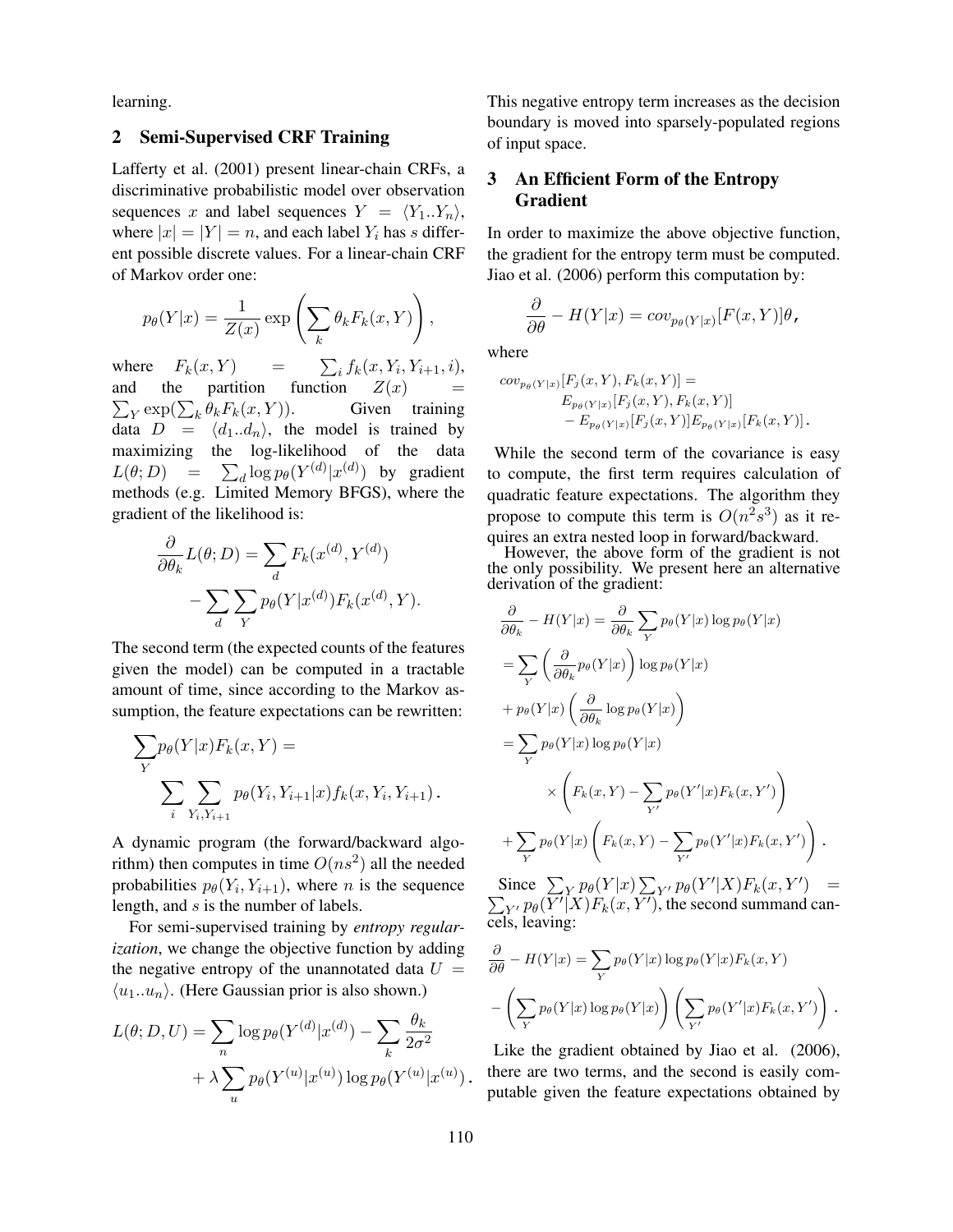forward/backward and the entropy for the sequence. However, unlike the previous method, here the first term can be efficiently calculated as well. First, the term must be further factored into a form more amenable to analysis:

$$
\sum_{Y} p_{\theta}(Y|x) \log p_{\theta}(Y|x) F_k(x, Y)
$$
  
= 
$$
\sum_{Y} p_{\theta}(Y|x) \log p_{\theta}(Y|x) \sum_{i} f_k(x, Y_i, Y_{i+1}, i)
$$
  
= 
$$
\sum_{i} \sum_{Y_i, Y_{i+1}} f_k(x, Y_i, Y_{i+1}, i)
$$
  

$$
\sum_{Y_{-(i..i+1)}} p_{\theta}(Y|x) \log p_{\theta}(Y|x).
$$

Here,  $Y_{-(i..i+1)} = \langle Y_{1..(i-1)}Y_{(i+2)..n}\rangle$ . In order to efficiently calculate this term, it is sufficient to calculate  $\sum_{Y_{-(i..i+1)}} p_{\theta}(Y|x) \log p_{\theta}(Y|x)$  for all pairs  $y_i, y_{i+1}$ . The next section presents a dynamic program which can perform these computations in  $O(ns^2)$ .

### 4 Subsequence Constrained Entropy

We define *subsequence constrained entropy* as

$$
H^{\sigma}(Y_{-(a..b)}|y_{a..b},x) = \sum_{Y_{-(a..b)}} p_{\theta}(Y|x) \log p_{\theta}(Y|x).
$$

The key to the efficient calculation for all subsets is to note that the entropy can be factored given a linear-chain CRF of Markov order 1, since  $Y_{i+2}$  is independent of  $Y_i$  given  $Y_{i+1}$ .

$$
\sum_{Y_{-(a..b)}} p_{\theta}(Y_{-(a..b)}, y_{a..b}|x) \log p_{\theta}(Y_{-(a..b)}, y_{a..b}|x)
$$
\n
$$
= \sum_{Y_{-(a..b)}} p_{\theta}(y_{a..b}|x) p_{\theta}(Y_{-(a..b)}|y_{a..b}, x) \times
$$
\n
$$
(\log p_{\theta}(y_{a..b}|x) + \log p_{\theta}(Y_{-(a..b)}|y_{a..b}, x))
$$
\n
$$
= p_{\theta}(y_{a..b}|x) \log p_{\theta}(y_{a..b}|x)
$$
\n
$$
+ p_{\theta}(y_{a..b}|x) H^{\sigma}(Y_{-(a..b)}|y_{a..b}, x)
$$
\n
$$
= p_{\theta}(y_{a..b}|x) \log p_{\theta}(y_{a..b}|x)
$$
\n
$$
+ p_{\theta}(y_{a..b}|x) H^{\alpha}(Y_{1..(a-1)}|y_{a}, x)
$$
\n
$$
+ p_{\theta}(y_{a..b}|x) H^{\beta}(Y_{(b+1)..n}|y_{b}, x).
$$

Given the  $H^{\alpha}(\cdot)$  and  $H^{\beta}(\cdot)$  lattices, any sequence entropy can be computed in constant time. Figure 1



Figure 1: Partial lattice shown for computing the subsequence constrained entropy:  $\sum_{Y} p(Y_{-(3..4)}, y_3, y_4) \log p(Y_{-(3..4)}, y_3, y_4).$  Once the complete  $H^{\alpha}$  and  $H^{\beta}$  lattices are constructed (in the direction of the arrows), the entropy for each label sequence can be computed in linear time.

illustrates an example in which the constrained sequence is of size two, but the method applies to arbitrary-length contiguous label sequences.

Computing the  $H^{\alpha}(\cdot)$  and  $H^{\beta}(\cdot)$  lattices is easily performed using the probabilities obtained by forward/backward. First recall the decomposition formulas for entropy:

$$
H(X,Y) = H(X) + H(Y|X)
$$
  
\n
$$
H(Y|X) = \sum_{x} P(X=x)H(Y|X=x).
$$

Using this decomposition, we can define a dynamic program over the entropy lattices similar to forward/backward:

$$
H^{\alpha}(Y_{1..i}|y_{i+1}, x)
$$
  
= $H(Y_i|y_{i+1}, x) + H(Y_{1..(i-1)}|Y_i, y_{i+1}, x)$   
= $\sum_{y_i} p_{\theta}(y_i|y_{i+1}, x) \log p_{\theta}(y_i|y_{i+1}, x)$   
+ $\sum_{y_i} p_{\theta}(y_i|y_{i+1}, x) H^{\alpha}(Y_{1..(i-1)}|y_i).$ 

The base case for the dynamic program is  $H^{\alpha}(\emptyset|y_1) = p(y_1) \log p(y_1)$ . The backward entropy is computed in a similar fashion. The conditional probabilities  $p_{\theta}(y_i | y_{i-1}, x)$  in each of these dynamic programs are available by marginalizing over the per-transition marginal probabilities obtained from forward/backward.

The computational complexity of this calculation for one label sequence requires one run of forward/backward at  $O(n s^2)$ , and equivalent time to